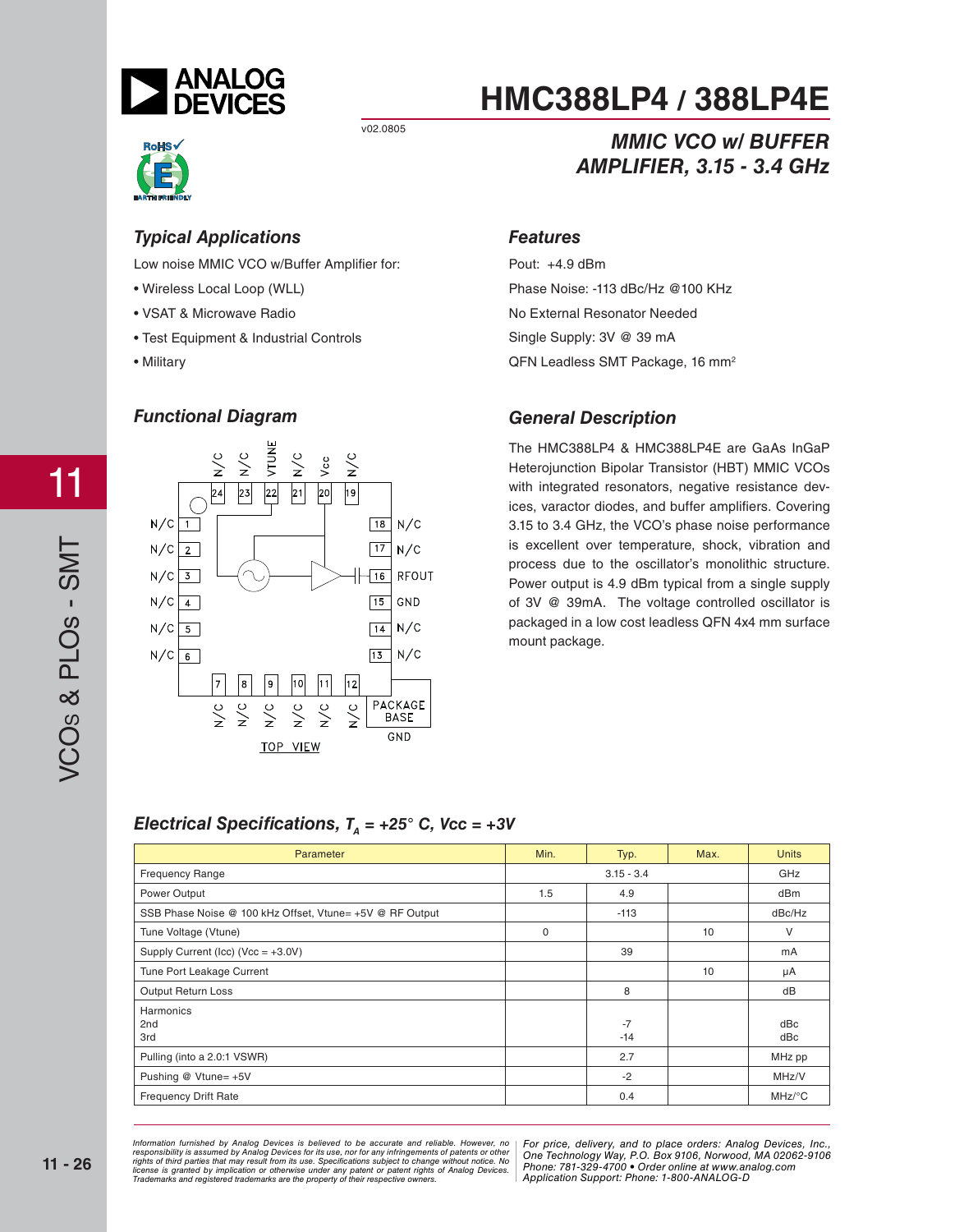

v02.0805











### *MIEIER* 315, 34 GHz *AMPLIFIER, 3.15 - 3.4 GHz*



## *Tuning Voltage V*





11

*For price, delivered, delieved to be accurate and reliable. However, no* | For price, delivery, and to place orders: Analog *20 Alpha Road, Certification in a use, individually and the magnetic structure in the Hondingly Way, P.O. Box 9106, Norwood, Alpha Alpha Road, Alpha Road, 2794-3343 Fax: 978-250-3343 Fax: 978-250-3343 Fax: 978-250-33843 F Or patent rights or Analog Devices.* There is the component of the position of the position of the position of  $\alpha$ Information furnished by Analog Devices is believed to be accurate and reliable. However, no<br>responsibility is assumed by Analog Devices for its use, nor for any infringements of patents or other<br>rights of third parties th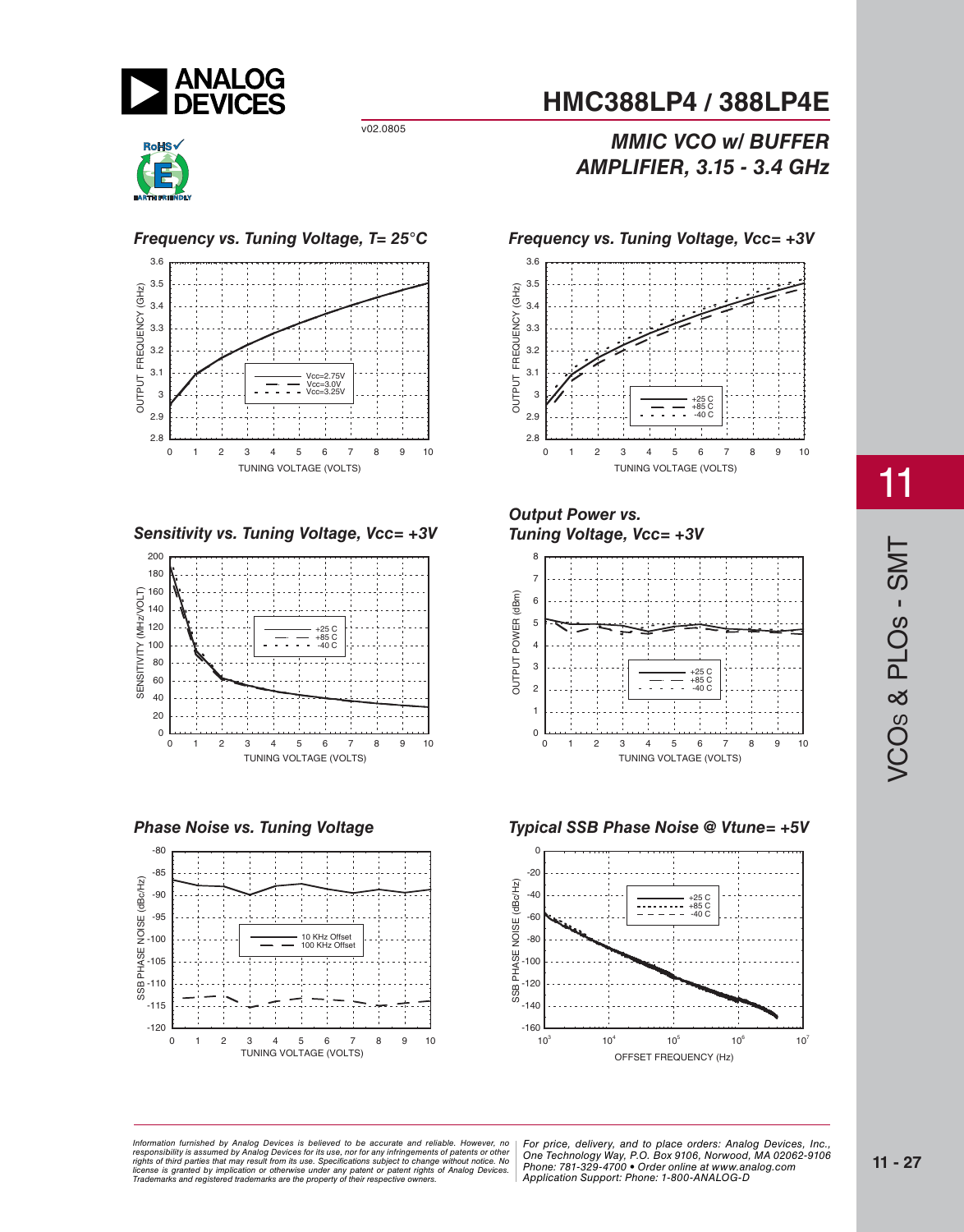

v02.0805

## **RoHS**<sup></sup>

| $+3.5$ Vdc               |
|--------------------------|
| 0 to $+11V$              |
| 135 °C                   |
| 565 W                    |
| -65 to +150 $^{\circ}$ C |
| -40 to +85 $\degree$ C   |
| Class 1A                 |
|                          |

### **HMC388LP4 / 388LP4E**

### *MIEIER* 315, 34 GHz *AMPLIFIER, 3.15 - 3.4 GHz*

#### *Typical Supply Current vs. Vcc*

| Vcc (V) | $ cc$ (mA) |
|---------|------------|
| 2.75    | 34         |
| 3.0     | 39         |
| 3.25    | 44         |

*Note: VCO will operate over full voltage range shown above.*



ELECTROSTATIC SENSITIVE DEVICE OBSERVE HANDLING PRECAUTIONS

## *Outline Drawing*

11



2. DIMENSIONS ARE IN INCHES [MILLIMETERS]

- 3. LEAD SPACING TOLERANCE IS NON-CUMULATIVE.
- 4. PAD BURR LENGTH SHALL BE 0.15mm MAXIMUM.
- PAD BURR HEIGHT SHALL BE 0.05mm MAXIMUM. 5. PACKAGE WARP SHALL NOT EXCEED 0.05mm.
- 6. ALL GROUND LEADS AND GROUND PADDLE MUST BE SOLDERED TO PCB RF GROUND.

 $.003[0.08]$ 

| <b>Part Number</b> | Package Body Material                              | <b>Lead Finish</b> | <b>MSL Rating</b>     | Package Marking <sup>[3]</sup> |
|--------------------|----------------------------------------------------|--------------------|-----------------------|--------------------------------|
| HMC388LP4          | Low Stress Injection Molded Plastic                | Sn/Pb Solder       | $MSL1$ <sup>[1]</sup> | H388<br><b>XXXX</b>            |
| HMC388LP4E         | RoHS-compliant Low Stress Injection Molded Plastic | 100% matte Sn      | $MSL1^{[2]}$          | H388<br><b>XXXX</b>            |

 $-c-$ 

[1] Max peak reflow temperature of 235  $^{\circ}$ C

[2] Max peak reflow temperature of 260 °C

[3] 4-Digit lot number XXXX

*For price, delivered, delieved to be accurate and reliable. However, no* | For price, delivery, and to place orders: Analog *20 Alpha Road, Certification in a use, individually and the magnetic structure in the Hondingly Way, P.O. Box 9106, Norwood, Alpha Alpha Road, Alpha Road, 2794-3343 Fax: 978-250-3343 Fax: 978-250-3343 Fax: 978-250-33843 F Or patent rights or Analog Devices.* There is the component of the position of the position of the position of  $\alpha$ Information furnished by Analog Devices is believed to be accurate and reliable. However, no<br>responsibility is assumed by Analog Devices for its use, nor for any infringements of patents or other<br>rights of third parties th

<sup>7.</sup> REFER TO HITTITE APPLICATION NOTE FOR SUGGESTED LAND PATTERN.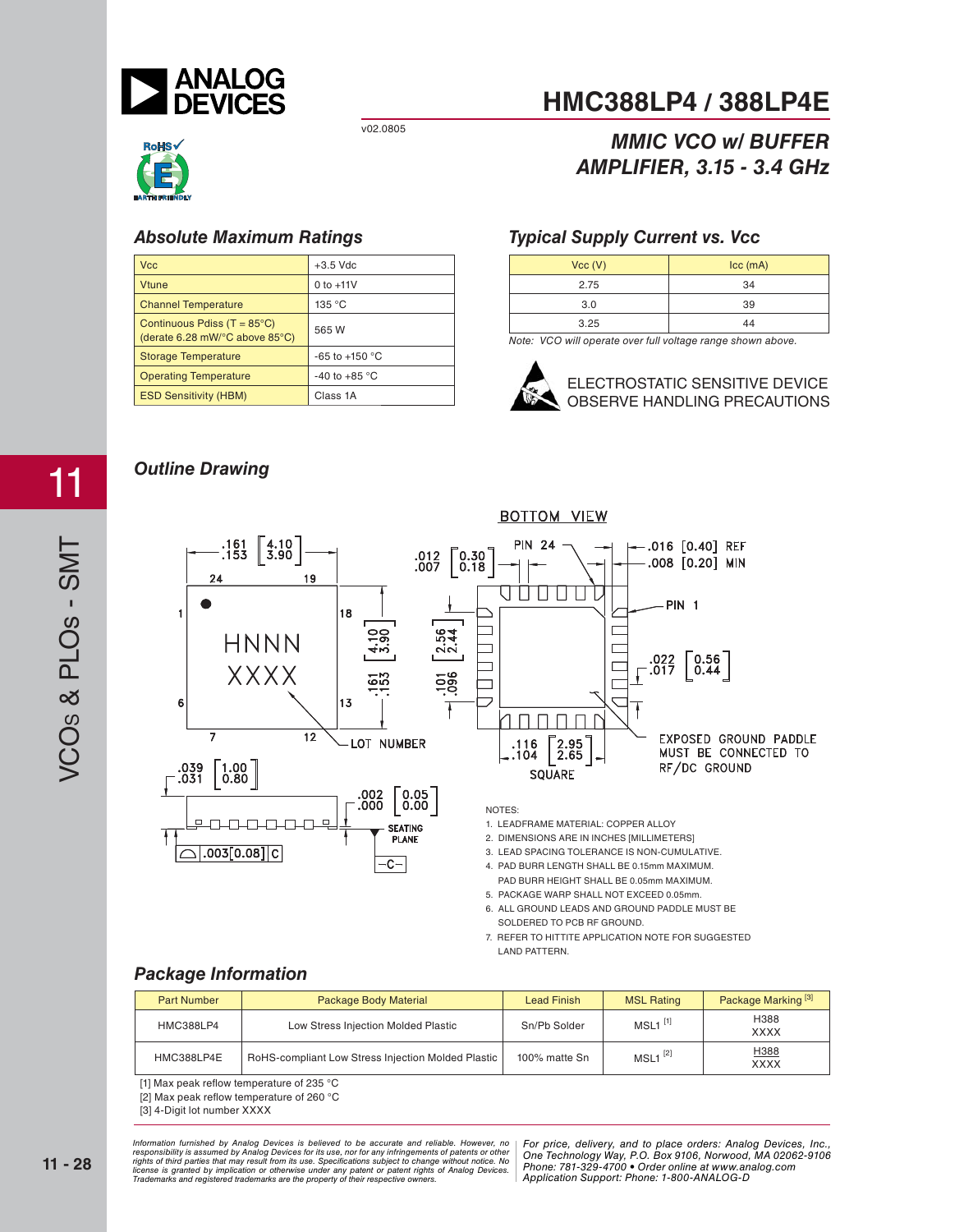

**HMC388LP4 / 388LP4E**

v02.0805

## *MIEIER* 315, 34 GHz *AMPLIFIER, 3.15 - 3.4 GHz*



#### *Pin Descriptions*

| <b>Pin Number</b>                    | Function     | <b>Description</b>                                                                       | <b>Interface Schematic</b>                                             |
|--------------------------------------|--------------|------------------------------------------------------------------------------------------|------------------------------------------------------------------------|
| $1 - 14$ , $17 - 19$ ,<br>21, 23, 24 | N/C          | No Connection                                                                            |                                                                        |
| 15                                   | <b>GND</b>   | This pin must be connected to RF & DC ground.                                            | $\bigcirc$ GND                                                         |
| 16                                   | <b>RFOUT</b> | RF output (AC coupled)                                                                   | $\circ$ RFOUT                                                          |
| 20                                   | Vcc          | Supply Voltage Vcc= 3V                                                                   | Vcc<br>26pF                                                            |
| 22                                   | <b>VTUNE</b> | Control Voltage Input. Modulation port bandwidth<br>dependent on drive source impedance. | 7.5nH<br>150 <sub>0</sub><br>VTUNEO-<br>С;=<br>6.5рF<br>$2.4pF \equiv$ |
|                                      | <b>GND</b>   | Package bottom has an exposed metal paddle that<br>must be RF & DC grounded.             | $\bigcirc$ GND                                                         |

11

*For price, delivered, delieved to be accurate and reliable. However, no* | For price, delivery, and to place orders: Analog *20 Alpha Road, Certification in a use, individually and the magnetic structure in the Hondingly Way, P.O. Box 9106, Norwood, Alpha Alpha Road, Alpha Road, 2794-3343 Fax: 978-250-3343 Fax: 978-250-3343 Fax: 978-250-33843 F Or patent rights or Analog Devices.* There is the component of the position of the position of the position of  $\alpha$ Information furnished by Analog Devices is believed to be accurate and reliable. However, no<br>responsibility is assumed by Analog Devices for its use, nor for any infringements of patents or other<br>rights of third parties th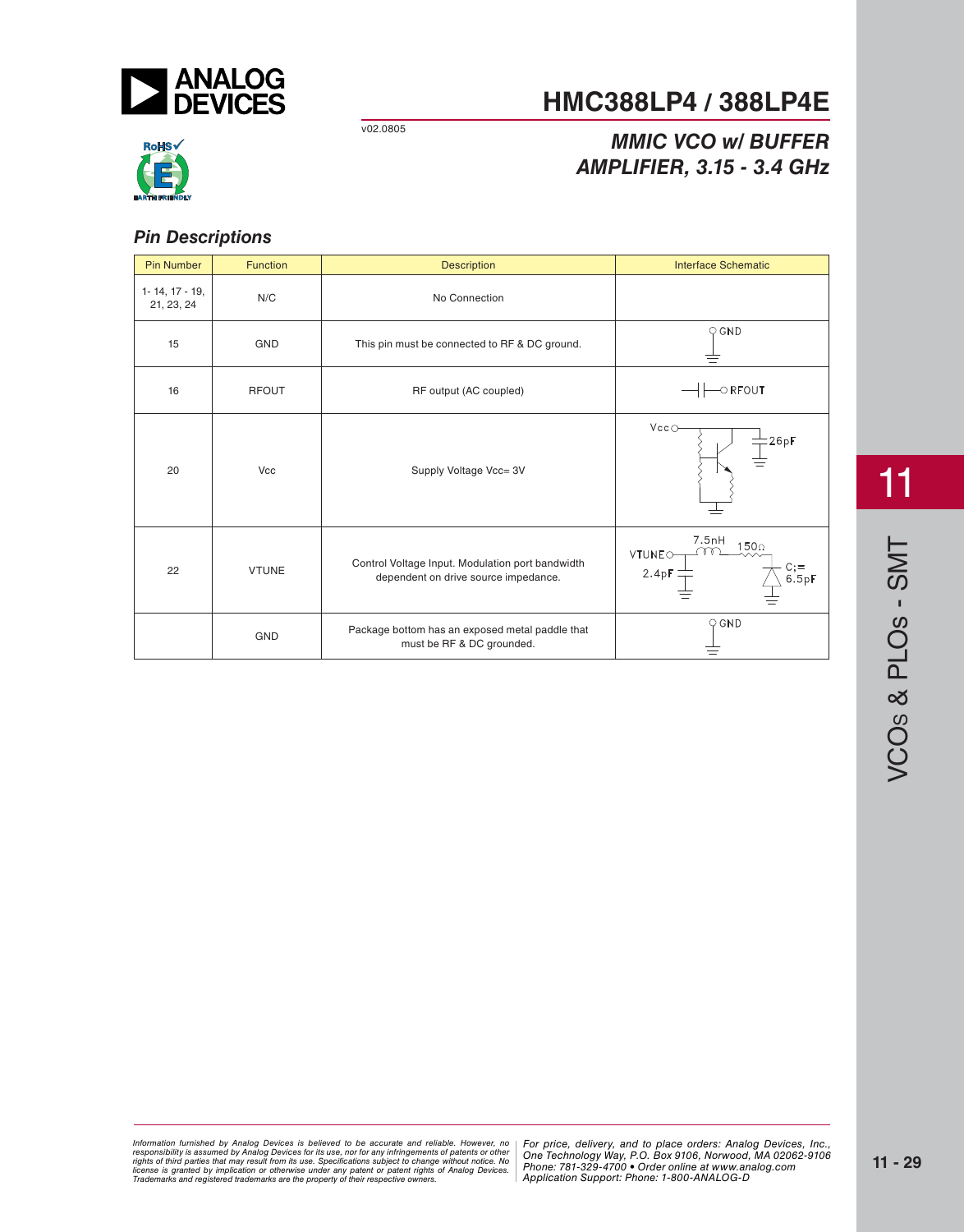

#### **HMC388LP4 / 388LP4E**

v02.0805



## *MIEIER* 315, 34 GHz *AMPLIFIER, 3.15 - 3.4 GHz*

#### **Evaluation PCB**



# VCO<sub>S</sub> & PLO<sub>S</sub> - SMT S & PLOs - SMT

11

#### *List of Materials for Evaluation PCB 105706 [1]*

| <b>Item</b>    | <b>Description</b>             |  |
|----------------|--------------------------------|--|
| J1 - J2        | PCB Mount SMA RF Connector     |  |
| J3 - J4        | DC Pin                         |  |
| C <sub>1</sub> | 4.7 µF Tantalum Capacitor      |  |
| C2             | 10,000 pF Capacitor, 0603 Pkg. |  |
| U1             | HMC388LP4 / HMC388LP4E VCO     |  |
| $PCB$ [2]      | 105667 Eval Board              |  |

[1] Reference this number when ordering complete evaluation PCB [2] Circuit Board Material: Rogers 4350

The circuit board used in the final application should use RF circuit design techniques. Signal lines should have 50 ohm impedance while the package ground leads and exposed paddle should be connected directly to the ground plane similar to that shown. A sufficient number of via holes should be used to connect the top and bottom ground planes. The evaluation circuit board shown is available from Hittite upon request.

*For price, delivered, delieved to be accurate and reliable. However, no* | For price, delivery, and to place orders: Analog *20 Alpha Road, Certification in a use, individually and the magnetic structure in the Hondingly Way, P.O. Box 9106, Norwood, Alpha Alpha Road, Alpha Road, 2794-3343 Fax: 978-250-3343 Fax: 978-250-3343 Fax: 978-250-33843 F Or patent rights or Analog Devices.* There is the component of the position of the position of the position of  $\alpha$ Information furnished by Analog Devices is believed to be accurate and reliable. However, no<br>responsibility is assumed by Analog Devices for its use, nor for any infringements of patents or other<br>rights of third parties th